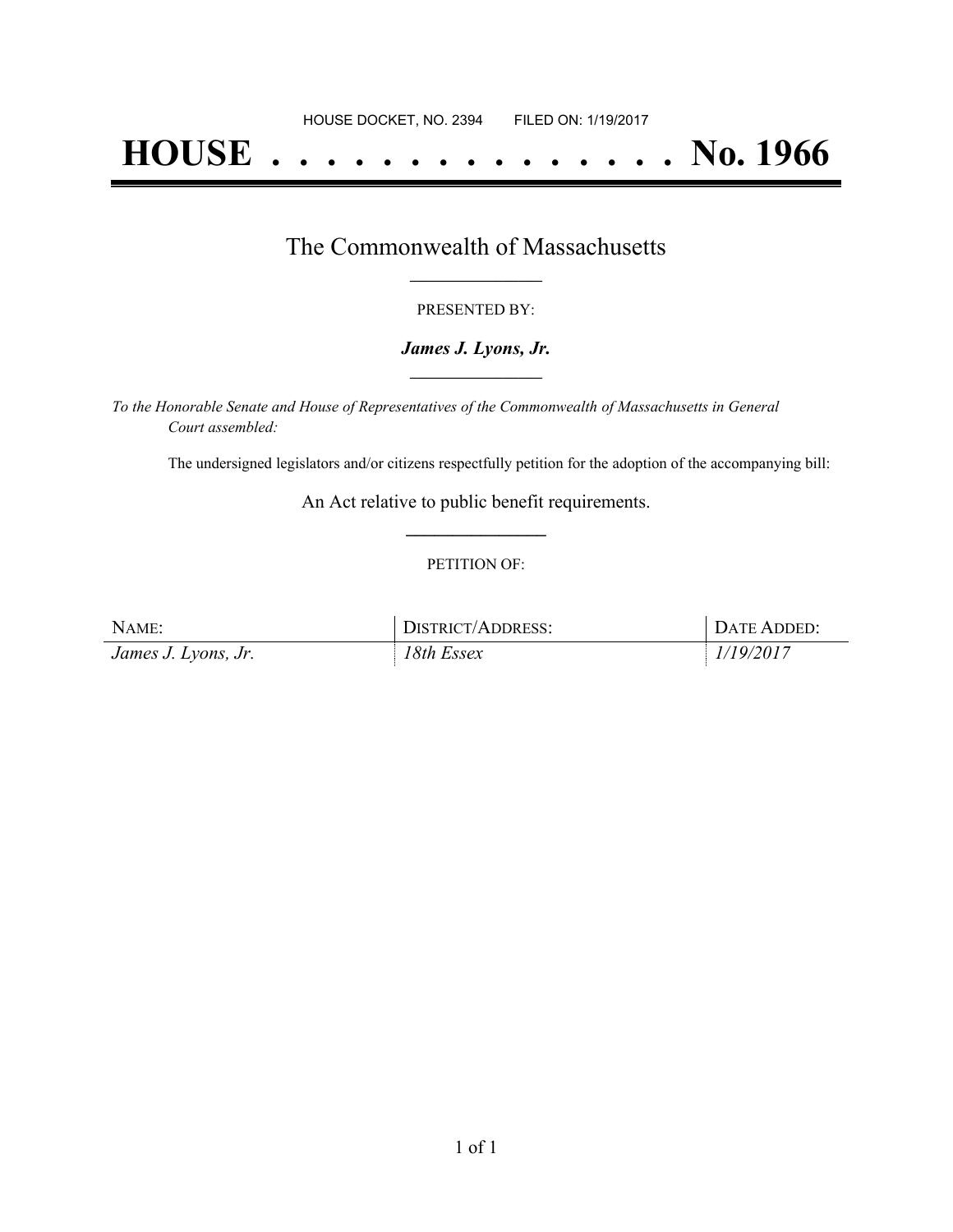#### HOUSE DOCKET, NO. 2394 FILED ON: 1/19/2017

## **HOUSE . . . . . . . . . . . . . . . No. 1966**

By Mr. Lyons of Andover, a petition (accompanied by bill, House, No. 1966) of James J. Lyons, Jr. that public benefits only be received by individuals who are residents of the Commonwealth and have proper verifiable documents or identification from their country of origin. Children, Families and Persons with Disabilities.

### [SIMILAR MATTER FILED IN PREVIOUS SESSION SEE HOUSE, NO. *105* OF 2015-2016.]

## The Commonwealth of Massachusetts

**In the One Hundred and Ninetieth General Court (2017-2018) \_\_\_\_\_\_\_\_\_\_\_\_\_\_\_**

**\_\_\_\_\_\_\_\_\_\_\_\_\_\_\_**

An Act relative to public benefit requirements.

Be it enacted by the Senate and House of Representatives in General Court assembled, and by the authority *of the same, as follows:*

1 "SECTION 1. (a) Definitions. As used in this section, the following terms shall have the

2 following meanings unless the context clearly requires otherwise:-

3 "Federal Public Benefits," the same meaning as provided in section 1611 of Title 8 of the

- 4 United States Code.
- 5 "State Public Benefits," the same meaning as provided in section 1621 of Title 8 of the
- 6 United States Code.
- 7 (b). Except as where otherwise provided for by federal, general, or special law, all state
- 8 public benefits and all federal public benefits shall only be received by individuals who are